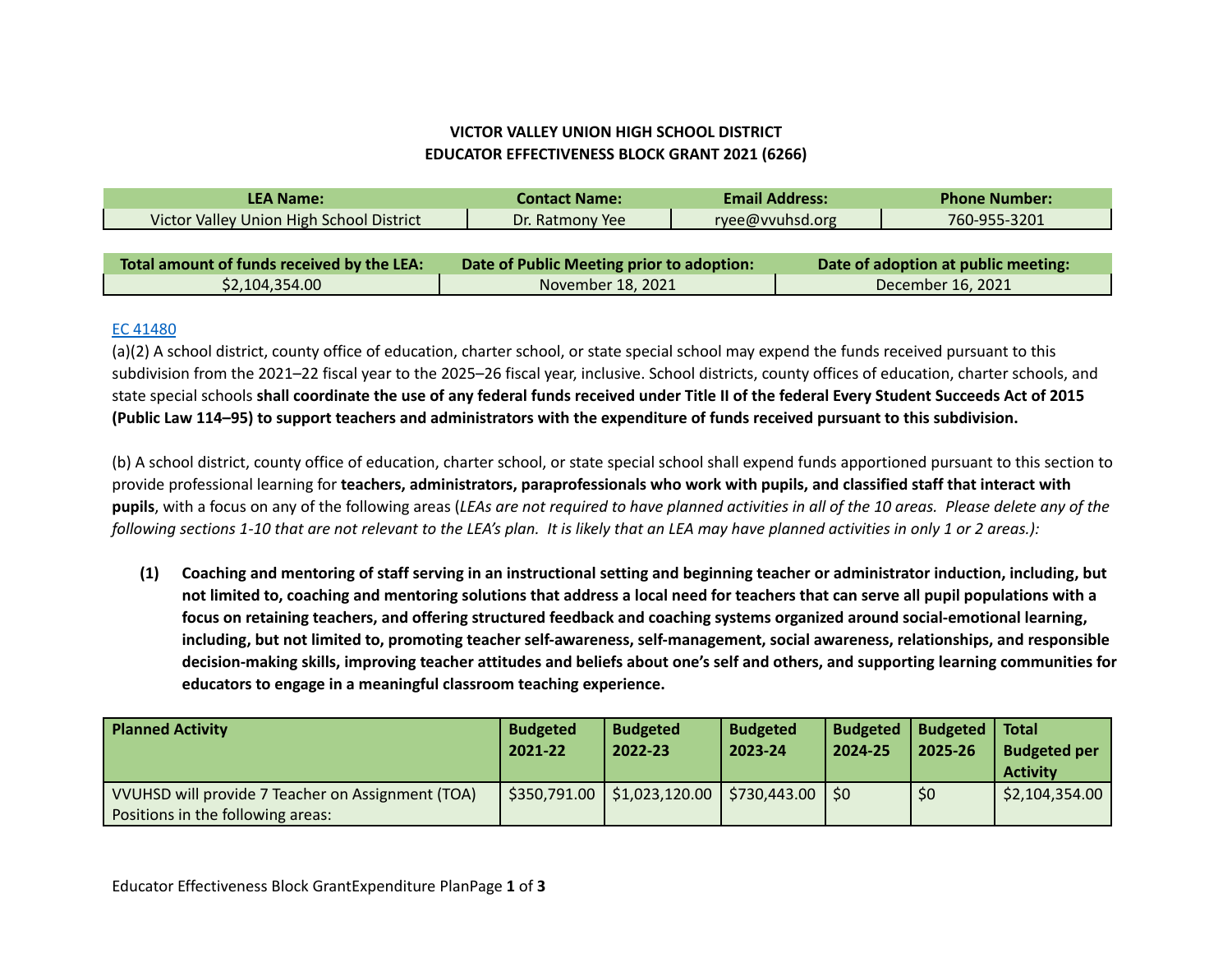| Middle School ELA-ELD/Literacy<br>1.<br>High School ELA-ELD/Literacy<br>History/Social Science Content/Literacy<br>3.<br><b>Science Content/Literacy</b><br>4.<br><b>Special Education Strategist</b><br>5.<br>Middle School Instructional Strategist<br>6.<br>High School Instructional Strategist<br>7.                                                                                                                                                                                                                                   |          |          |          |
|---------------------------------------------------------------------------------------------------------------------------------------------------------------------------------------------------------------------------------------------------------------------------------------------------------------------------------------------------------------------------------------------------------------------------------------------------------------------------------------------------------------------------------------------|----------|----------|----------|
| Cost estimate per coach annually is \$146,160.00<br>including salary, health & welfare, and benefits. TOAs<br>will provide direct coaching and support in the<br>classroom as well as curriculum design and<br>implementation support of district adopted<br>curriculum. The district estimated start date for the<br>positions would be February $7th$ , 2022 for a total of 76<br>days for \$50,112.88 per TOA. Year 2 the EEBG will<br>cover full amount and year three, the positons will be<br>split funded between EEBG and Title II. |          |          |          |
|                                                                                                                                                                                                                                                                                                                                                                                                                                                                                                                                             |          |          |          |
| <add as="" necessary="" rows="" table=""></add>                                                                                                                                                                                                                                                                                                                                                                                                                                                                                             |          |          |          |
| <b>Subtotal for this section</b>                                                                                                                                                                                                                                                                                                                                                                                                                                                                                                            | \$<br>\$ | \$<br>\$ | \$<br>\$ |

## **SUMMARY OF EXPENDITURES**

| <b>Planned Activity</b> | <b>Budgeted</b><br>2021-22 | <b>Budgeted</b><br>2022-23                                                                           | <b>Budgeted</b><br>2023-24 | <b>Budgeted</b><br>2024-25 | <b>Budgeted</b><br>2025-26 | <b>Total</b><br><b>Budgeted per</b><br><b>Activity</b> |
|-------------------------|----------------------------|------------------------------------------------------------------------------------------------------|----------------------------|----------------------------|----------------------------|--------------------------------------------------------|
| Subtotal Section (1)    |                            | $\frac{1}{2}$ \$350,791.00 $\frac{1}{2}$ \$1,023,120.00 $\frac{1}{2}$ \$730,443.00 $\frac{1}{2}$ \$0 |                            |                            | \$0                        | \$2,104,354.00                                         |
|                         |                            | Totals by year   \$350,791.00   \$1,023,120.00   \$730,443.00   \$0                                  |                            |                            | \$0                        | \$2,104,354.00                                         |

**Total planned expenditures by the LEA: \$2,104,354.00**